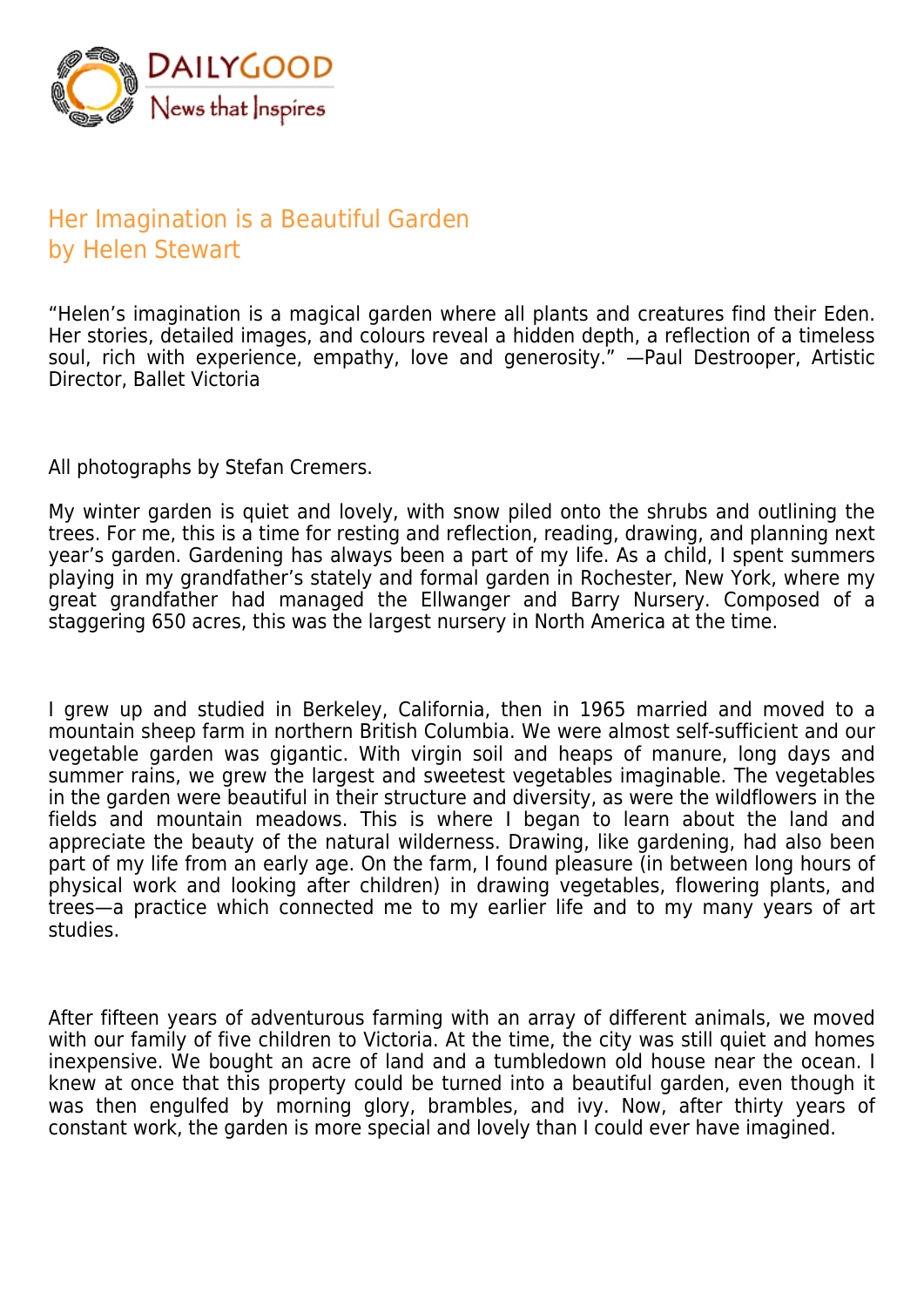I began with only pockets of soil between rock and ivy. By necessity I had to learn about soil, the earth I had always taken for granted (just as I had taken the weather for granted before moving to the north). In the northern forests, I had seen leaf litter cover the ground and slowly begin to break down, a process which may take hundreds of years. I started by filling my property with great piles of already-chipped trees and leaves (85 huge truckloads full). A sprinkling of nitrogen and two seasons of falling rains helped to decompose the chips. It was then that I met an energetic and gifted gardener, willing to take on these decaying chip piles and rocky land. To my surprise, he began by bringing in more rock (175 tons in all!). My neighbour with his backhoe began moving the chips into big beds that were then supported by large rocks woven together into rough walls. Next, we added topsoil and compost as the new plants and trees were settled into the ground. This did seem like a small-scale farming operation, and I liked that.

All the while, I studied gardening books and frequently visited other gardens and nurseries. I loved every part of this project. One section of the property after another began to change. For me it was like creating huge three-dimensional paintings, compositions made of different plants and trees. And I always chose only those plants that I would like to draw. This is an ideal approach for an artist, both creating and working within one's image. I spent part of the day gardening and part of the day making art, for me a perfect combination. Every year the garden changed and grew more beautiful, and every year I devoted more time to recording what I saw.

My favourite art form is printmaking. My large arts-and-crafts-style home allowed me to set up a printing press and studio in the very spacious room originally intended for dancing parties. There I worked on intaglio prints, uniquely layered and textured, imparting a special quality of light to the images, the same qualities found in a growing garden. My drawings and paintings also are layered, applied to thick watercolour paper, treated much like the copper plates I use for printmaking.

When my children were young, I loved reading, writing and illustrating children's books. For many years, I gave children's art lessons, outside in the garden whenever possible. My garden and home have also been the setting for many charity events, concerts, art and book happenings, as well as teaching opportunities, including the making of a short documentary film about the garden (see hestewart.com). One of my great pleasures is being able to pick flowers and give away bouquets in abundance, an almost daily ritual for many months of the year. Another daily practice is to take my morning cup of tea and walk among the garden pathways, watching for any changes. This is for me a meaningful morning meditation, a calming experience for any gardener and artist.

Over time, my home and garden have become ever more closely connected. The original surrounding landscape was mostly treed with beautiful old Garry oaks and Douglas firs. Many remain there today, and many add their breathtaking beauty to my garden. Every doorway of the house opens onto a unique and pleasing garden space, drawing one into its beauty. Every window looks out onto comforting trees. And from the upstairs balcony, I can see, especially in winter snows, the overall design of the property.

The house and garden together are my ideal studio and workplace; both reflect my efforts